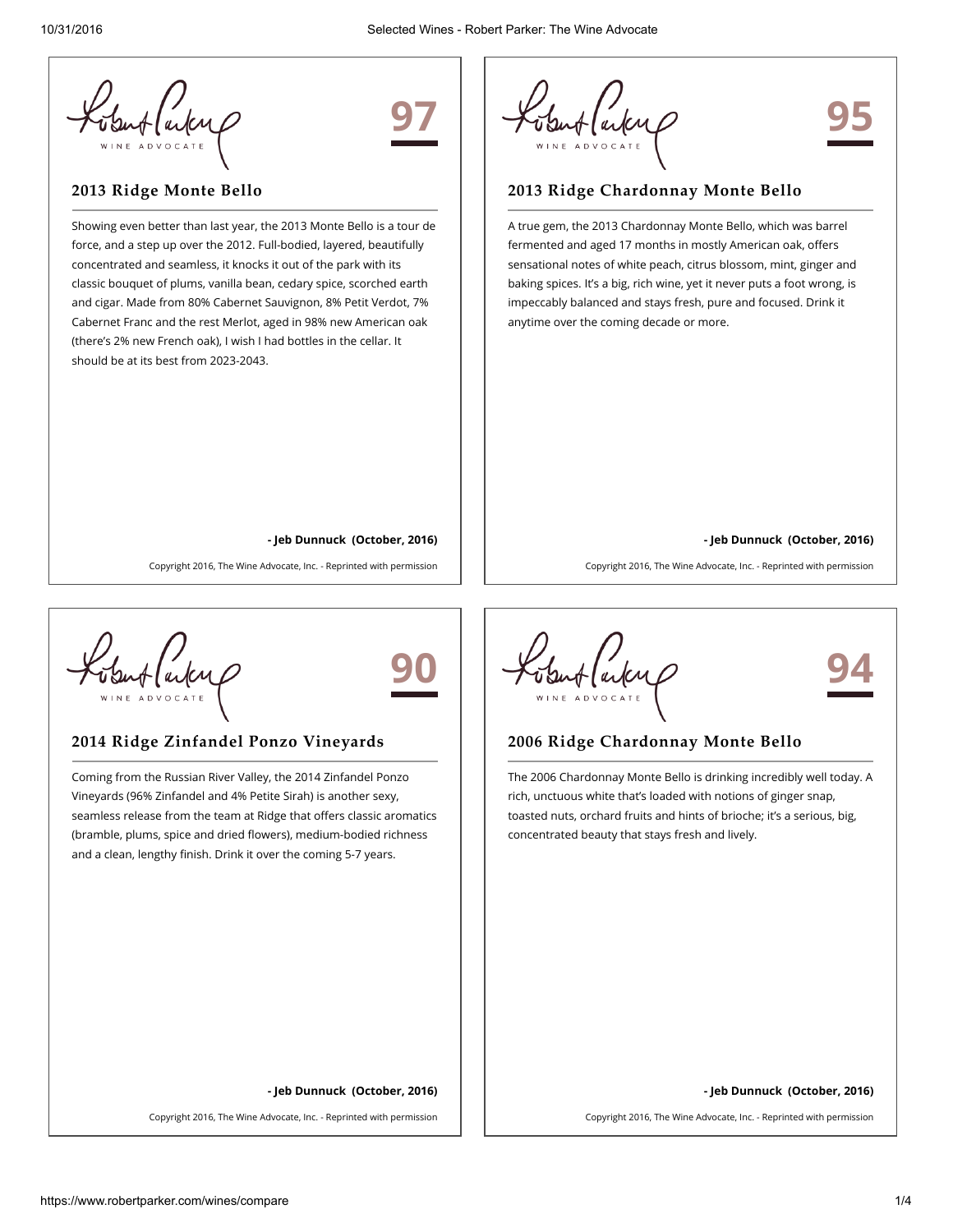

# 93

## 1995 Ridge Monte Bello

The first vintage where they kept each of the varieties separate for a longer period of time, the 1995 Monte Bello still smells like a threeyear-old wine with its Bordeaux-styled notes of graphite, cedar, blackberries, currants and leafy herbs. Still fresh and focused on the palate, with bright acidity and fine tannin, it has another two decades of longevity.

92

## 1995 Ridge Geyserville Proprietary Red Wine

The 1995 Geyserville is made from 62% Zinfandel, 18% Petite Sirah, 15% Carignan and 5% Mourvèdre. This was winemaker Eric Baugher's second vintage, and he certainly did a fine job here. From a dry, cooler year that yielded concentrated wines, this fully mature beauty offers terrific complexity in its spice-box, cigar, dried fruits and potpourri-like aromas and flavors. Drinking beautifully today, it continued to sweeten up with time in the glass, has medium-bodied richness and depth, and should hold for another couple of years, then have a gradual decline.

#### - Jeb Dunnuck (October, 2016)

90

Copyright 2016, The Wine Advocate, Inc. - Reprinted with permission

#### - Jeb Dunnuck (October, 2016)

Copyright 2016, The Wine Advocate, Inc. - Reprinted with permission



# 2014 Ridge Petite Sirah Lytton Estate

The inky colored 2014 Petite Sirah Lytton Estate shows the more forward style of the vintage with its big, succulent aromas and flavors of smoked black fruits, vanilla bean, scorched earth and leather. Lightly textured, graceful (especially for a Petite Sirah), with building tannin, it isn't a blockbuster and leans more towards the elegant end of the spectrum. Drink it anytime over the coming decade.

Alarkup

93

#### 2014 Ridge Zinfandel Pagani Ranch

The deep purple colored Zinfandel Pagani Ranch is made in a medium to full-bodied, incredibly elegant and seamless style. The blend is 80% Zinfandel, 17% Alicante Bouschet and the balance Petite Sirah, aged all in American oak, and it boasts fabulous notes of plums, black raspberries, chocolate, spice and potpourri. It's not a massive wine, but it glides across the palate, has ripe, sweet tannin and integrated acidity. Most importantly, it's a joy to drink.

#### - Jeb Dunnuck (October, 2016)

Copyright 2016, The Wine Advocate, Inc. - Reprinted with permission

- Jeb Dunnuck (October, 2016)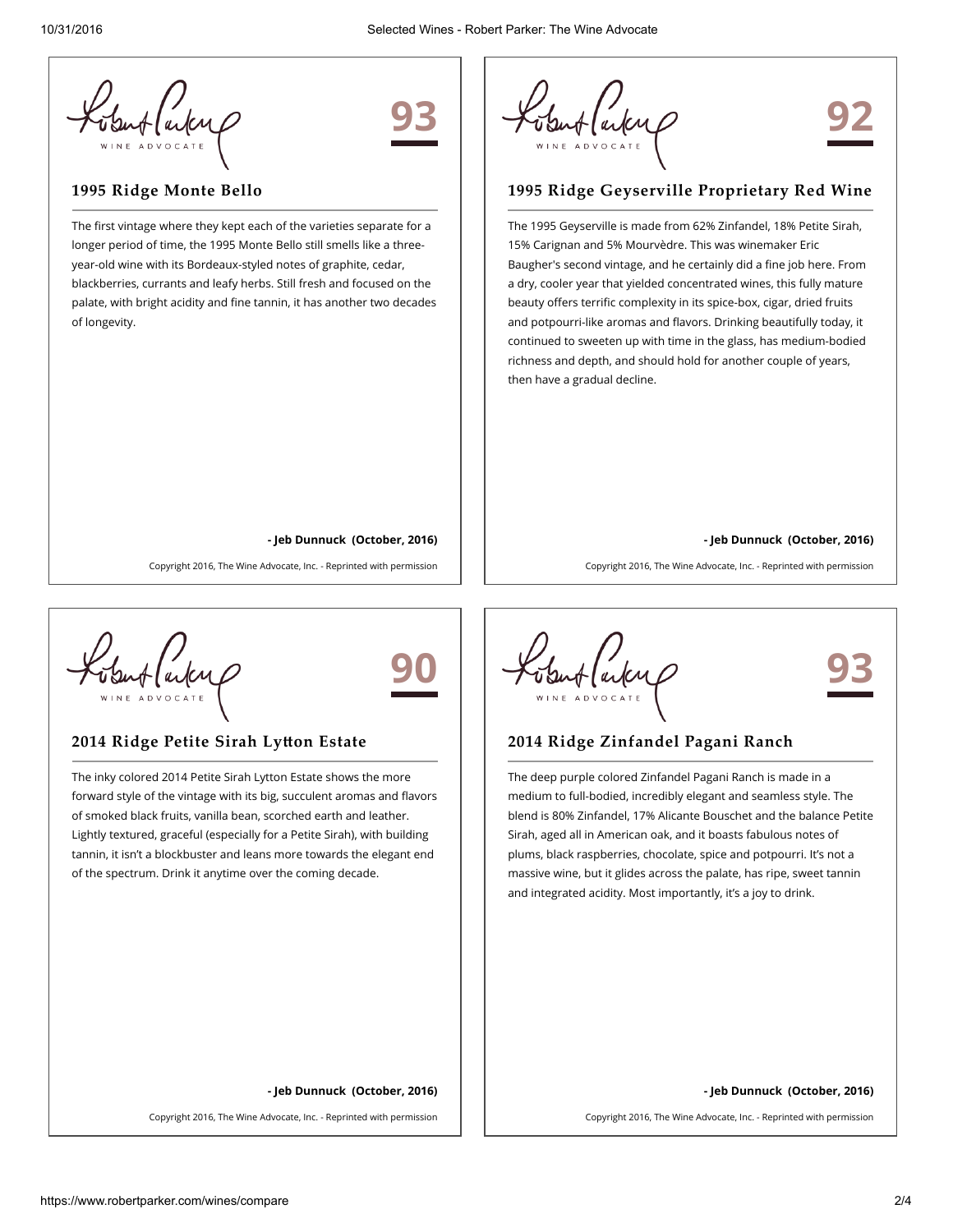

# 91+

# 2014 Ridge Lytton Springs

More fresh and elegant than the Geyserville, with a touch more focus, the 2014 Lytton Springs is another beautiful wine from this estate. Made from 69% Zinfandel, 18% Petite Sirah and the rest Carignan and Mourvèdre, aged in 20% new American oak, it boasts fabulous notes of plums, blackberry jam, toasted spice and licorice as well as medium to full-bodied richness, beautiful mid-palate depth and notable tannin. The Geyserville is a touch sexier, but this will be longer lived. Give bottles 2-3 years of cellaring and enjoy over the following decade or more.



## 1978 Ridge Monte Bello

The 1978 Monte Bello is a similar blend to the 1985 and is 94% Cabernet Sauvignon and 6% Merlot. It too is fully mature and has a gorgeous core of sweet fruit, complex notes of spice box, dried herbs, tobacco and black currants, a seamless texture and no shortage of length on the finish. It's a seriously classy wine that I was thrilled to be able to taste.

#### - Jeb Dunnuck (October, 2016)

Copyright 2016, The Wine Advocate, Inc. - Reprinted with permission

#### - Jeb Dunnuck (October, 2016)

Copyright 2016, The Wine Advocate, Inc. - Reprinted with permission



# 91

### 1995 Ridge Lytton Springs

Younger and slightly fresher than the Geyserville, yet not quite as seamless or elegant, the 1995 Lytton Springs gives up full-bodied notes of plums, blackberries, smoked herbs and pepper, with more meatiness and spice developing with time in the glass. Drink this big, rich, powerful wine over the coming 5-6 years, and like the Geyserville, it will keep longer.

92

### 1985 Ridge Monte Bello

Made from 93% Cabernet Sauvignon and the rest Merlot, the 1985 Mont Bello hit 13.1% natural alcohol, which is a ripe vintage for this estate. Today, it is fully mature and drinking at point, with complex, nuanced notes of tobacco leaf, spice box, underbrush and mature dark fruits. Classy, balanced and with no hard edges, drink this beauty over the coming 4-5 years.

#### - Jeb Dunnuck (October, 2016)

Copyright 2016, The Wine Advocate, Inc. - Reprinted with permission

- Jeb Dunnuck (October, 2016)